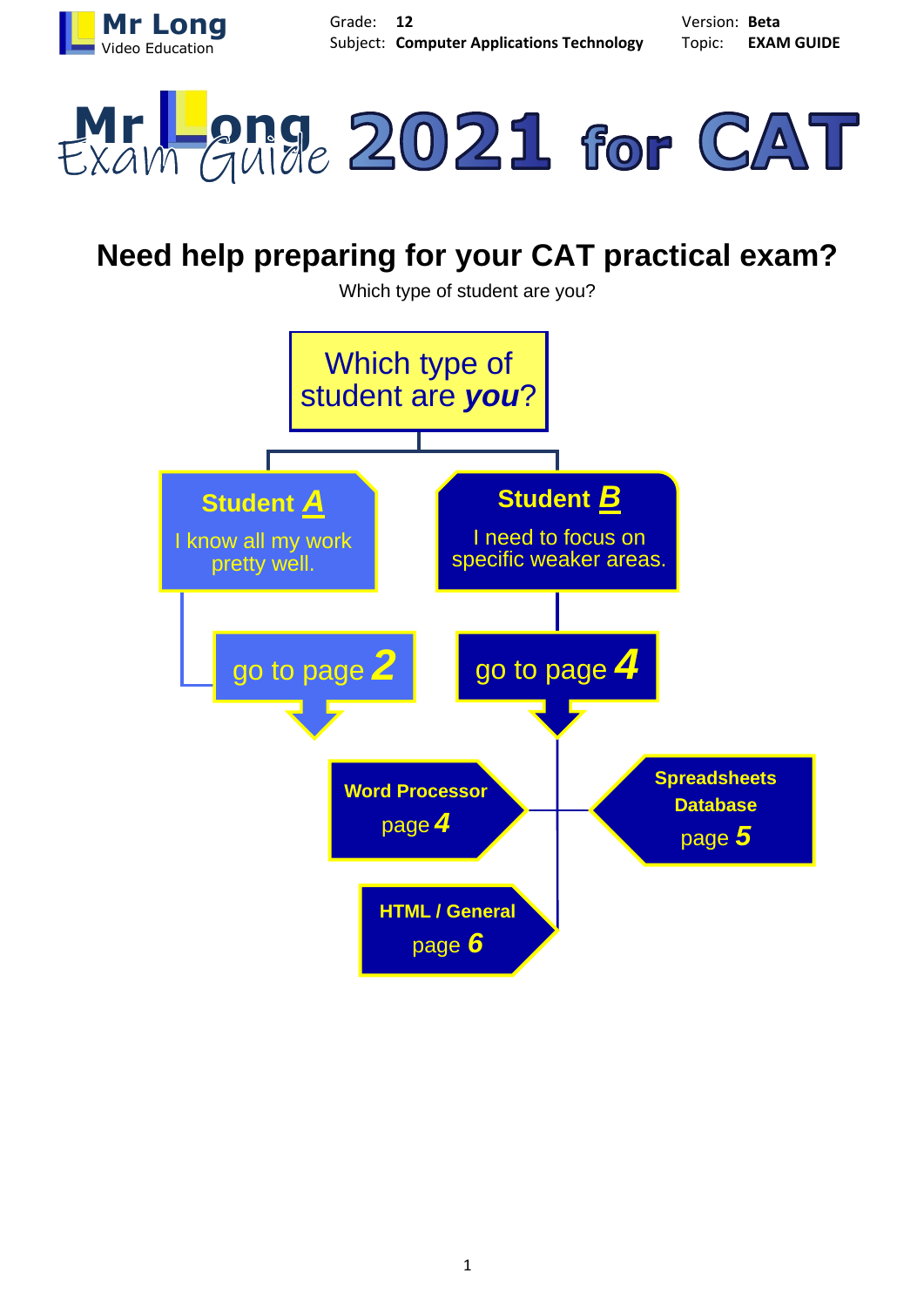

#### **Student A –** *I know all my work pretty well. What now?*

- $\checkmark$  Focus on examination preparation.
- $\checkmark$  Go through previous exam papers (Use table below).
- $\checkmark$  Attempt the exam paper first, using exam conditions:
	- Don't use any resources like notes and textbooks.
	- Do the WHOLE exam paper in a 3 hour period.
		- (Once the 3 hour time limit is over, take note of how far you got, if not finished complete the exam)
	- Use this to practice your time management of a 3 hour exam.
	- Once you have completed the exam (or at a later time) identify areas that need improvement (Questions that need to be done faster, sections of work that need revision, etc).
	- $*$  Use the memo and / or videos of the exam paper to mark your own work.
	- Identity where you made mistakes, lost marks or misunderstood a question.

### **Previous Exam Papers**

| Paper                                                                                         | <b>Description</b>                                                                                                                                                                                                                                                                                                                                                 | <b>Strategy and Link</b>                                                                                                                                                                                                                                                                                                                                                                                                                                                                                                                |
|-----------------------------------------------------------------------------------------------|--------------------------------------------------------------------------------------------------------------------------------------------------------------------------------------------------------------------------------------------------------------------------------------------------------------------------------------------------------------------|-----------------------------------------------------------------------------------------------------------------------------------------------------------------------------------------------------------------------------------------------------------------------------------------------------------------------------------------------------------------------------------------------------------------------------------------------------------------------------------------------------------------------------------------|
| <b>2020 Final</b><br><b>November</b><br>download here<br><b>OR</b><br>https://bit.ly/2TpdnPE  | Question 1 - Word Processing<br>TOTAL: 29 marks<br>Question 2 - Word Processing<br><b>TOTAL: 21 marks</b><br>Question 3 - Spreadsheet<br><b>TOTAL: 27 marks</b><br>Question 4 - Spreadsheet<br>TOTAL: 23 marks<br>Question 5 - Database<br><b>TOTAL: 40 marks</b><br>Question 6 - HTML<br><b>TOTAL: 20 marks</b><br>Question 7 - General<br><b>TOTAL: 20 marks</b> | $\angle$ Questions 1 = 29 minutes<br>·https://youtu.be/fGlhwVQcye0<br>$\angle$ Questions 2 = 21 minutes<br>· https://youtu.be/Fi6odM-p45k<br>$\hat{x}$ Questions 3 = 27 minutes<br>⊕https://youtu.be/iEolbltyqzl<br>$\angle$ Questions 4 = 23 minutes<br>· https://youtu.be/4RoKdr4MkWY<br>$\hat{x}$ Questions 5 = 40 minutes<br>·https://youtu.be/bWBMpyTTErE<br>$\hat{x}$ Questions 6 = 20 minutes<br>· https://youtu.be/tbDpLbh0EVk<br>$\angle$ Questions 7 = 20 minutes<br>⊕https://youtu.be/i5JAgmj5078<br><b>Link to playlist</b> |
| <b>2018 Final</b><br><b>November</b><br>download here<br><b>OR</b><br>http://bit.ly/CAT2018P1 | Question 1 – Word Processing<br><b>TOTAL: 36 marks</b><br>Question 2 - Word Processing<br><b>TOTAL: 14 marks</b><br>Question 3 - Spreadsheet<br>TOTAL: 28 marks<br>Question 4 - Spreadsheet<br>TOTAL: 22 marks<br>Question 5 - Database<br><b>TOTAL: 40 marks</b><br>Question 6 - HTML<br><b>TOTAL: 20 marks</b><br>Question 7 - General<br><b>TOTAL: 20 marks</b> | $\hat{x}$ Questions 1 = 36 minutes<br>⊕https://youtu.be/gRCwYGRgohs<br>$\hat{x}$ Questions 2 = 14 minutes<br>⊕https://youtu.be/ByxkkL3eO 4<br>$\angle$ Questions 3 = 28 minutes<br>·https://youtu.be/gXes4_XfmxQ<br>Questions $4 = 22$ minutes<br>≪<br>·https://youtu.be/gMVfqsIdZIA<br>$\hat{x}$ Questions 5 = 40 minutes<br>⊕https://youtu.be/SmrCUaOktBE<br>$\angle$ Questions 6 = 20 minutes<br>· https://youtu.be/yfEsDmffELQ<br>$\hat{x}$ Questions 7 = 20 minutes<br>⊕https://youtu.be/nluUyVxsP8g<br><b>Link to playlist</b>    |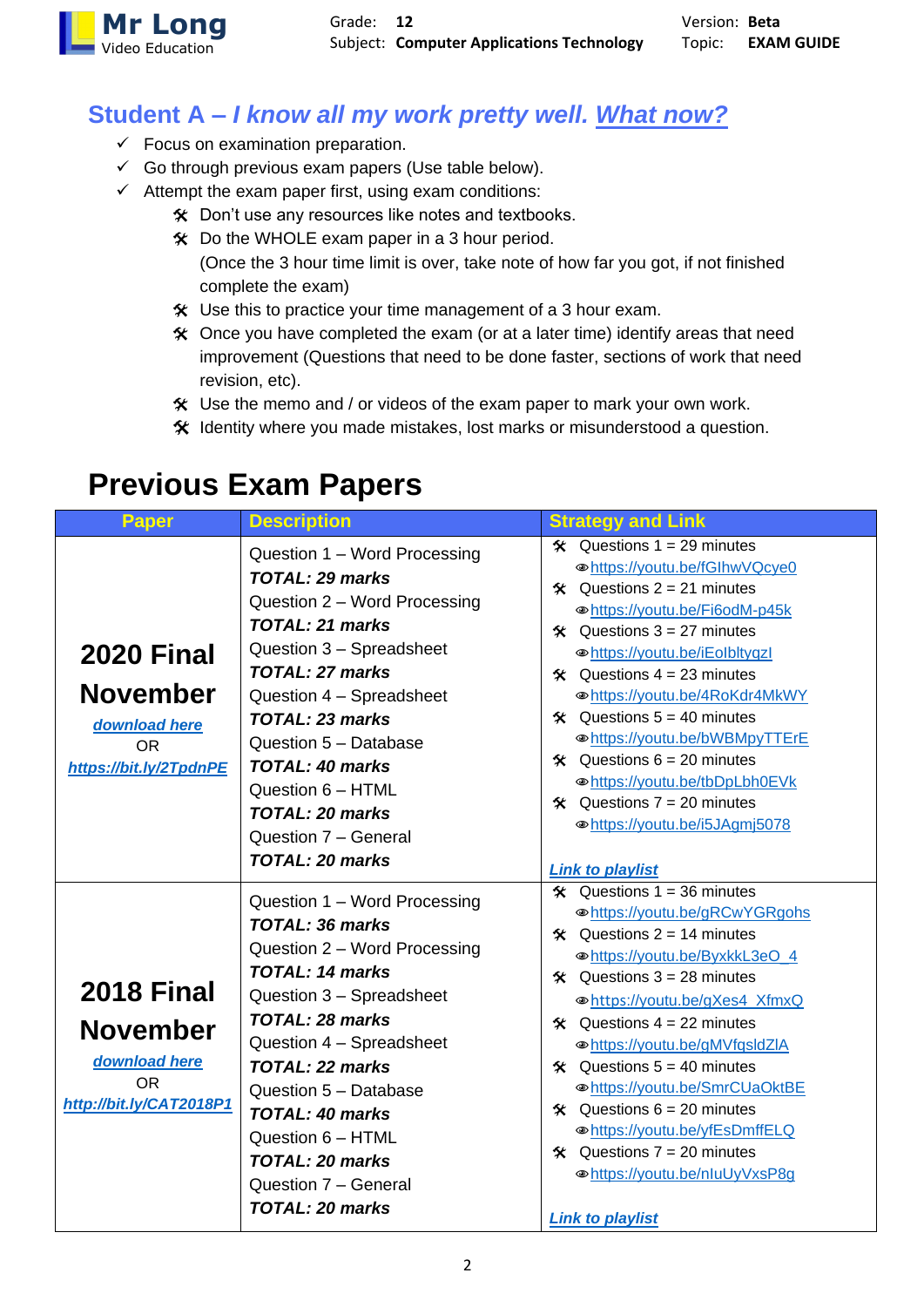

| Paper                                                                                                                                                                                               | <b>Description</b>                                                                                                                                                                                                                                                                                                                                                                                                      | <b>Strategy and Link</b>                                                                                                                                                                                                                                                                                                                                                                                                           |  |
|-----------------------------------------------------------------------------------------------------------------------------------------------------------------------------------------------------|-------------------------------------------------------------------------------------------------------------------------------------------------------------------------------------------------------------------------------------------------------------------------------------------------------------------------------------------------------------------------------------------------------------------------|------------------------------------------------------------------------------------------------------------------------------------------------------------------------------------------------------------------------------------------------------------------------------------------------------------------------------------------------------------------------------------------------------------------------------------|--|
| <b>2019 Final</b><br><b>November</b><br>download here<br><b>OR</b><br>tinyurl.com/G12CATP1Nov2019<br><b>Video Explanations by:</b><br>2019 Final Paper - John Dalton YouTube Link<br>$\circledcirc$ | Question 1 - Word Processing<br><b>TOTAL: 27 marks</b><br>Question 2 – Word Processing<br>TOTAL: 23 marks<br>Question 3 - Spreadsheet<br>TOTAL: 24 marks<br>Question 4 – Spreadsheet<br>TOTAL: 26 marks<br>Question 5 - Database<br><b>TOTAL: 40 marks</b><br>Question 6 - HTML<br><b>TOTAL: 20 marks</b><br>Question 7 - General<br><b>TOTAL: 20 marks</b><br>● 2020 & 2018 Final November - Claire Smuts YouTube Link | $\hat{x}$ Questions 1 = 27 minutes<br>· Playlist link<br>$\hat{x}$ Questions 2 = 23 minutes<br>$\hat{x}$ Questions 3 = 24 minutes<br>· Playlist link<br>$\angle$ Questions 4 = 26 minutes<br><b> ■</b> Playlist link<br>$\hat{x}$ Questions 5 = 40 minutes<br><b> ■</b> Playlist link<br>$\hat{x}$ Questions 6 = 20 minutes<br>· Playlist link<br>$\hat{x}$ Questions 7 = 20 minutes<br>· Playlist link<br><b>Link to playlist</b> |  |
| <b>Other Exam Papers</b>                                                                                                                                                                            |                                                                                                                                                                                                                                                                                                                                                                                                                         |                                                                                                                                                                                                                                                                                                                                                                                                                                    |  |
| <b>※</b> 2020 Gauteng Prelim – <b>Playlist Link</b>                                                                                                                                                 |                                                                                                                                                                                                                                                                                                                                                                                                                         |                                                                                                                                                                                                                                                                                                                                                                                                                                    |  |
| <b>※ 2018 Gauteng Prelim – Playlist Link</b>                                                                                                                                                        |                                                                                                                                                                                                                                                                                                                                                                                                                         |                                                                                                                                                                                                                                                                                                                                                                                                                                    |  |
| <b>※ 2015 Final November – Playlist Link</b>                                                                                                                                                        |                                                                                                                                                                                                                                                                                                                                                                                                                         |                                                                                                                                                                                                                                                                                                                                                                                                                                    |  |
| <b>※ 2014 Final November - Playlist Link</b>                                                                                                                                                        |                                                                                                                                                                                                                                                                                                                                                                                                                         |                                                                                                                                                                                                                                                                                                                                                                                                                                    |  |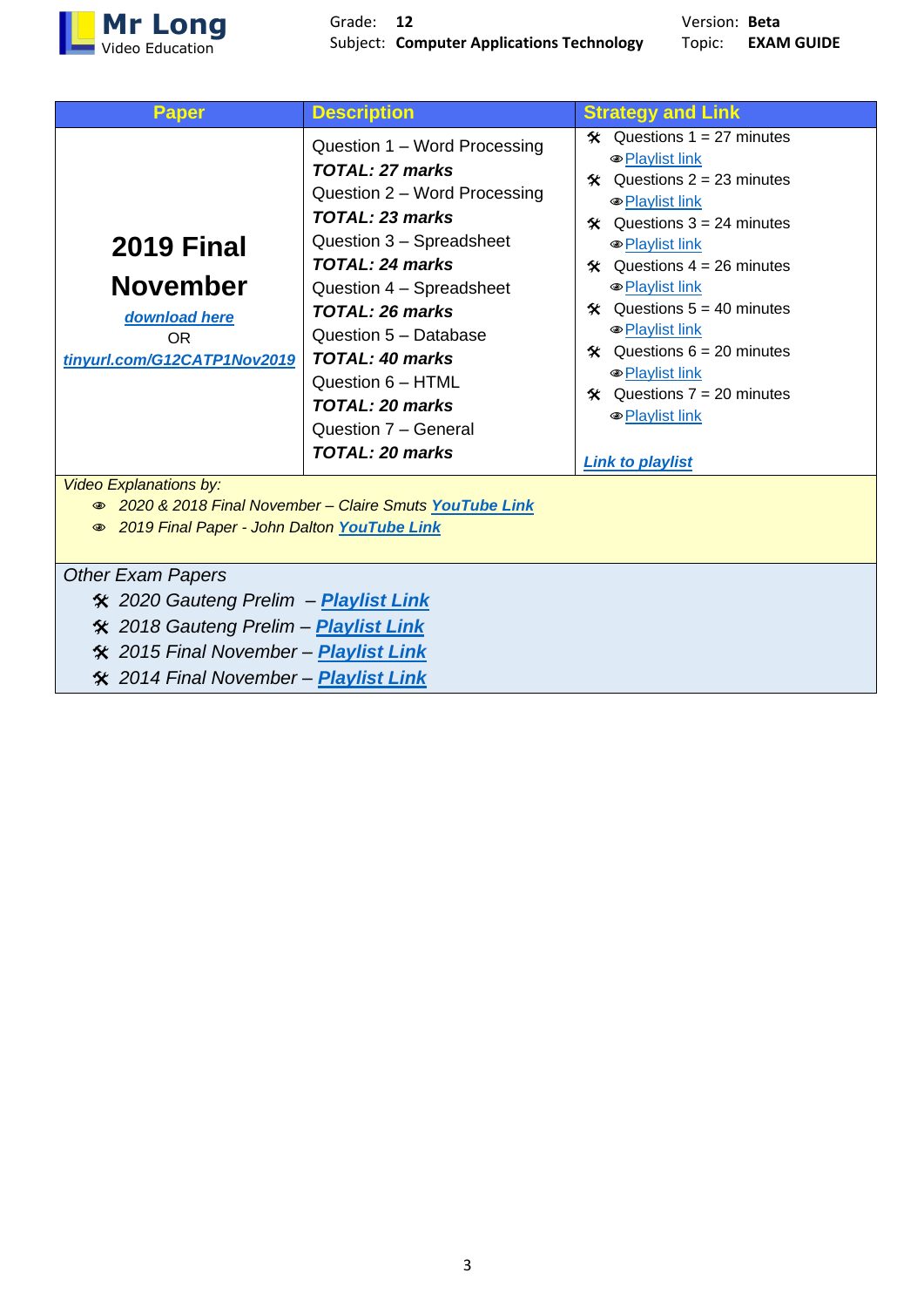

### **Student B –** *I need to focus on specific weaker areas. What now?*

- $\checkmark$  A practical exam is divided into FOUR questions. Identity which questions are your weaker areas and then use the table below to work through that area.
- $\checkmark$  For each area:
	- $*$  Watch the lesson series on the potential topics.
	- Practice on that area's exam type questions.
		- If you get stuck on a question, then refer back to your textbook for guidance.

## **Practical Exam Sections**

### *I need help with Word Processing!*

| <b>Section</b>                              | <b>Action</b>                                            | <b>Resources Links</b>                              |
|---------------------------------------------|----------------------------------------------------------|-----------------------------------------------------|
|                                             | Refer to your textbook and notes                         | Also see:                                           |
|                                             |                                                          | Find and Replace - https://youtu.be/p3Ql9y3eEyo     |
|                                             |                                                          | Indents and tabs - https://youtu.be/vJGYWVe52T4     |
|                                             |                                                          | Line spacing - https://youtu.be/mXWvKHWe2Co         |
|                                             |                                                          | Lists - https://youtu.be/tyXahko-tX8                |
|                                             |                                                          | Hyperlinks - https://youtu.be/fqLQ1adyrjA           |
|                                             |                                                          | Columns - https://youtu.be/X1n2VG1yxFs              |
| Question 1 and 2:<br><b>Word Processing</b> |                                                          | Images - https://youtu.be/sFn-AXqbdl0               |
|                                             |                                                          | Headers Footers - https://youtu.be/INdjulYuB3o      |
|                                             |                                                          | Page Numbers - https://youtu.be/JDqPR98mlZM         |
|                                             |                                                          | Track Changes - https://youtu.be/m7tmsWN6uH0        |
|                                             |                                                          | Styles - https://youtu.be/w2lES-5Ynbk               |
|                                             |                                                          | Bookmarks - https://youtu.be/C6ZA0fCplkc            |
|                                             |                                                          | References - https://youtu.be/W_kuvEtqxwU           |
|                                             |                                                          | Footnotes / Endnotes - https://youtu.be/DGfbbCsZi6Q |
|                                             | <b>Practice Question 1 and 2</b>                         | November Final 2020                                 |
|                                             | November Final 2020<br>X.                                | Data Files<br><u>Q1</u><br>Q2                       |
|                                             | <b>※</b> November Final 2019<br>November Final 2018<br>≪ | November Final 2019                                 |
|                                             |                                                          | Data Files<br>Q1<br>Q <sub>2</sub>                  |
|                                             |                                                          | November Final 2018                                 |
|                                             |                                                          | Data Files<br>Q2<br>$Q_1$                           |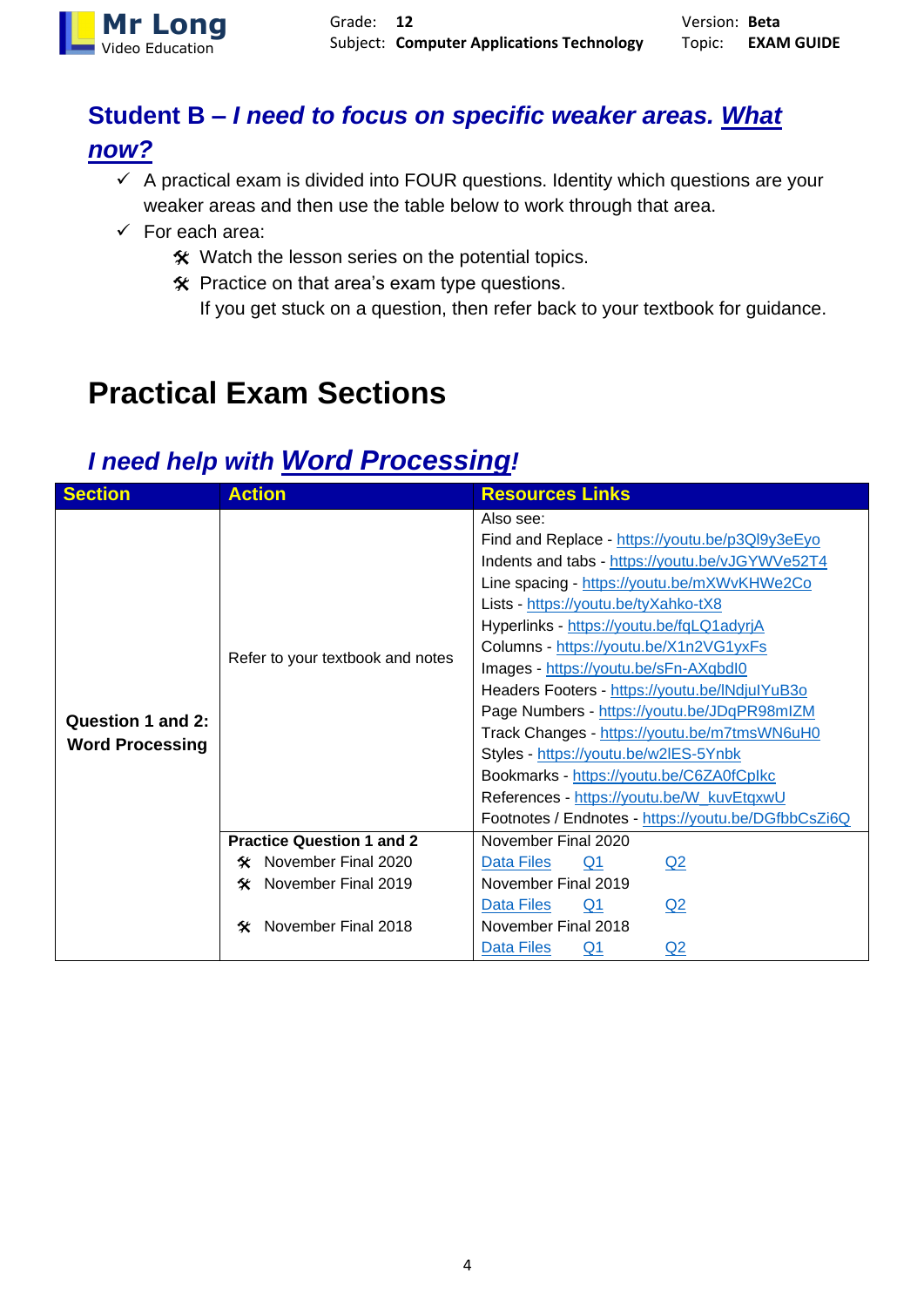

## *I need help with Spreadsheets and/or Databases!*

| <b>Section</b>           | <b>Action</b>                                           | <b>Resources Links</b>                             |
|--------------------------|---------------------------------------------------------|----------------------------------------------------|
|                          | <b>Watch Lesson Series</b>                              |                                                    |
|                          | Grade 10 and 11                                         | Grade 10 and 11                                    |
|                          | <b>Count Functions</b><br>$\circledcirc$                | Count Functions - https://youtu.be/yLzAtlyFFNI     |
|                          | <b>Round Functions</b><br>$\circledcirc$                | Round Functions - https://youtu.be/ArmZs25QEzU     |
|                          | Max, Min, Large and Small<br>$\circledcirc$             | Max Min Large Small - https://youtu.be/yJy7FVDhBMI |
|                          | <b>Random Numbers</b><br>$\circledcirc$                 | Random Numbers - https://youtu.be/fHe5D4vdSxE      |
|                          | <b>Absolute Cell Referencing</b><br>$\circledcirc$      | Absolute Cell Ref - https://youtu.be/KbjPqInS4IY   |
|                          | <b>IF Function</b><br>$\circledcirc$                    | IF function - https://youtu.be/IEs8vIf1JDo         |
|                          | <b>Sumif function</b><br>$\circledcirc$                 | Sumif function - https://youtu.be/43lCHHpSrR0      |
|                          | <b>Freeze Panes</b><br>$\circledcirc$                   | Freeze Panes - https://youtu.be/S2VnBmISGGo        |
|                          | Grade 12                                                | Grade 12                                           |
| <b>Question 3 and 4:</b> | <b>CountifS and SumifS</b><br>$\circledcirc$            | CountifS & SumifS - https://youtu.be/RkPfyFYVoH0   |
|                          | <b>Wildcards</b><br>$\circledcirc$                      | Wildcards - https://youtu.be/2IRNdecnUwE           |
| <b>Spreadsheets</b>      | <b>Date Functions</b><br>$\circledcirc$                 | Date Functions - https://youtu.be/346r4UL_ql8      |
|                          | <b>Text Functions</b><br>$\circledcirc$                 | Text Functions - https://youtu.be/KUGnrbvpVu0      |
|                          | <b>Nested IF</b><br>$\circledcirc$                      | Nested IF - https://youtu.be/5gZy4N_endc           |
|                          | AND OR and NOT<br>$\circledcirc$                        | AND OR and NOT - https://youtu.be/G3qQPWW2jNM      |
|                          | <b>Lookup Functions</b><br>$\circledcirc$               | Lookup Functions - https://youtu.be/QpPJsqb4T8k    |
|                          | <b>Practice Question 3 and 4</b>                        | <b>November Final 2020</b>                         |
|                          | <b>X</b> November Final 2020                            | Data Files<br>Q <sub>3</sub><br>Q <sub>4</sub>     |
|                          | <b>November Final 2019</b><br>℀                         | <b>November Final 2019</b>                         |
|                          |                                                         |                                                    |
|                          |                                                         | Data Files<br>Q3<br>$Q_4$                          |
|                          | <b>November Final 2018</b><br>$\boldsymbol{\mathsf{x}}$ | <b>November Final 2018</b>                         |
|                          |                                                         | Q4<br><b>Data Files</b><br>Q3                      |
|                          | <b>Watch Lesson Series</b>                              |                                                    |
|                          | <b>Tables</b>                                           | <b>Tables</b>                                      |
|                          | What is a database<br>$\circledcirc$                    | Introduction - https://youtu.be/7SuZR0sIRGY        |
|                          | Creating a database & tables<br>$\circledcirc$          | Creating tables - https://youtu.be/torQilq_M2s     |
|                          | <b>Validation Rules</b><br>$\circledcirc$               | Validation Rules - https://youtu.be/fxQQUURyn7Y    |
|                          | <b>Input Masks</b><br>$\circledcirc$                    | Input Masks - https://youtu.be/-qqY5pODnYQ         |
|                          | Lookup Wizard<br>◉                                      | Lookup Wizard - https://youtu.be/pP256U1A8BU       |
|                          | Queries                                                 | <b>Queries</b>                                     |
|                          | <b>Basic queries</b><br>$\circledcirc$                  | Basic queries - https://youtu.be/F1FI9BYHmzw       |
|                          | <b>BETWEEN and IN</b><br>◉                              | BETWEEN and IN - https://youtu.be/izBy0zSXLkw      |
|                          | LIKE and NULL<br>◉                                      | LIKE and NULL - https://youtu.be/MSQZ5hws1oY       |
|                          | Separate queries<br>◉                                   | Separate queries - https://youtu.be/jxWm-9GBI5Y    |
|                          | Grouping<br>◉                                           | Grouping - https://youtu.be/dsHNCLYJmCs            |
|                          | <b>Calculated fields</b><br>◉                           | Calculated fields - https://youtu.be/IGnLVfwVARI   |
| <b>Question 5:</b>       | More examples<br>◉                                      | More examples - https://youtu.be/QRzIM-pQGb8       |
| <b>Databases</b>         | <b>Forms</b>                                            | <b>Forms</b>                                       |
|                          | <b>Basic forms</b><br>$\circledcirc$                    | Basic forms - https://youtu.be/P7jABZ97p-E         |
|                          | Improve your forms<br>◉                                 | Improvements - https://youtu.be/Khe3PQ1MwDs        |
|                          | <b>Reports</b>                                          | <b>Reports</b>                                     |
|                          | Basic reports<br>$\circledcirc$                         | Basic reports - https://youtu.be/gW_8VgKCO2M       |
|                          | Calculations in reports<br>$\circledcirc$               | Calculations - https://youtu.be/flJZE-Imrrg        |
|                          | Grouping in reports<br>◉                                | Groupings - https://youtu.be/rWVVgtWwZ-E           |
|                          | Reports based on queries<br>◉                           | Based on queries - https://youtu.be/uoZwY8YhWWM    |
|                          | Calculations in groupings<br>◉                          | Group Calculations - https://youtu.be/LTY3T1ZjQNg  |
|                          | <b>Practice Question 5</b>                              | November Final 2020                                |
|                          | November Final 2020<br>X                                | Data Files<br>Q <sub>5</sub>                       |
|                          | November Final 2019<br>≪                                | November Final 2019                                |
|                          |                                                         | Data Files<br>Q <sub>5</sub>                       |
|                          | November Final 2018<br>℀                                | November Final 2018                                |
|                          |                                                         | <b>Data Files</b><br>Q <sub>5</sub>                |
|                          |                                                         |                                                    |